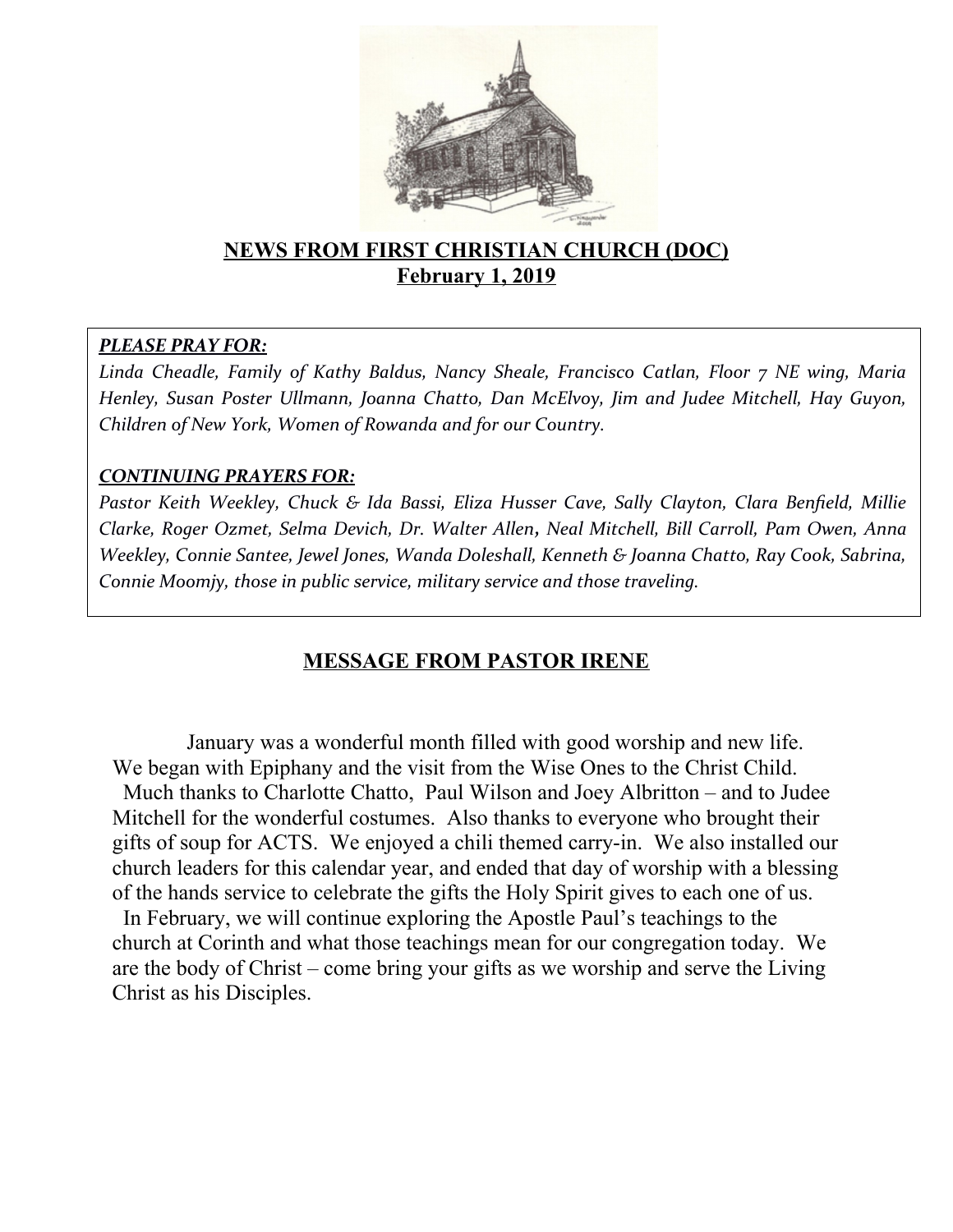## **A VERY BIG "THANK YOU"**

We have been very blessed for a long time to have Scott Finfrock so graciously agree to be present each Sunday, acting as our sound person during our Worship Service. Scott not only so expertly does the best with the equipment we have available but also records the Worship Service for our Website. Please stop by the sound room, at the back of the Sanctuary, and personally thank Scott for the time and effort he shares with us.

## **THE SUCCESS OF OUR MONTHLY CARRY-INS**

Have you ever wondered how our monthly Carry-Ins seem to be presented and run so smoothly? The Elders and Deacons who are serving during each month are responsible for that month's Carry-In. The preparation includes table arranging, decorations if desired, making of tea and clean-up.

There is also one very important fact I have not mentioned. Millie Clarke has for many years, when she is available, taken on the task of receiving, arranging and presenting the food and helping with the clean-up. Her help in this capacity has been greatly appreciated and we really miss her when she is not available. THANK YOU MILLIE, for your service to our Church in this capacity!



### **ROYALTY VISITS AIKEN**

On January  $6<sup>th</sup>$  we were visited by three kings bearing gifts. Epiphany and the kings inspire us to give as well. Our gifts of soup were taken to ACTs for those in need.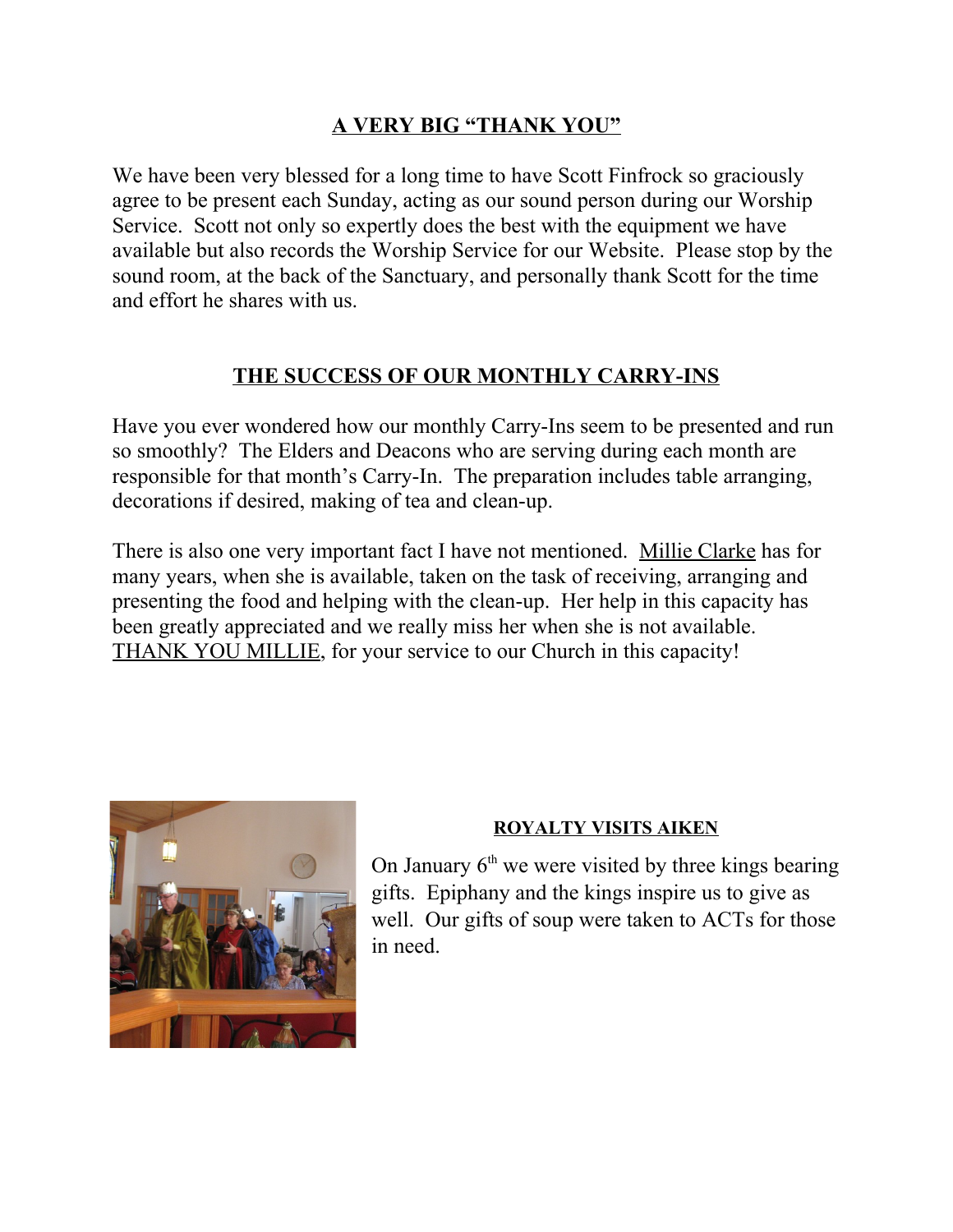## **"MORE THAN WE CAN IMAGINE" Ephesians 3:14-21 WEEK OF COMPASSION OFFERING**

The Christian Church (DOC) has designated February 17-24 as this year's Special Offering for Week Of Compassion, with the theme "More than we can Imagine!" The scripture "Ephesians 3:20, reminds us that we are not alone in our imagining a better world for all God's children, for it is God's imagination that fuels and empowers ours! You see, God imagines a world where:

 No one is left the ravages of natural disaster along… God can work through all events to bring new life, new hope, and even more resilience; Clean and abundant water and ample sanitation… Work brings security from hunger and the land is treated with respect; Families displaced from their homes are able to build new lives; Women are no longer subject to discrimination and gender-based violence."

"Week of Compassion works through a remarkable network of church partner organizations and partnerships that insures that our response to humanitarian needs in the world is efficient, effective and faithful. Through these partnerships, Disciples are able to join a tapestry of caring that brings help and hope to hurting people in every corner of the world."

We hope you will use the blessing boxes, which were first available on January 20<sup>th</sup>, to recognize blessings in your life and honor them with a donation to your box. We are asking you to return your box during the Worship Service on Sunday, February 24<sup>th</sup>. These donations will be our Church's Week of Compassion Offering for 2019. Your total offering can be given in the form of a check or cash which you can identify with your name if you wish. Thank you and if you have any questions, please ask Caroline Hale.

### **NEW CHURCH DIRECTORY UPDATE**

We are on our seventh proof of the directory, hopefully that will be our lucky number and they will be here soon. Pat Wilson has a new cell phone number, which will be in the new directory.